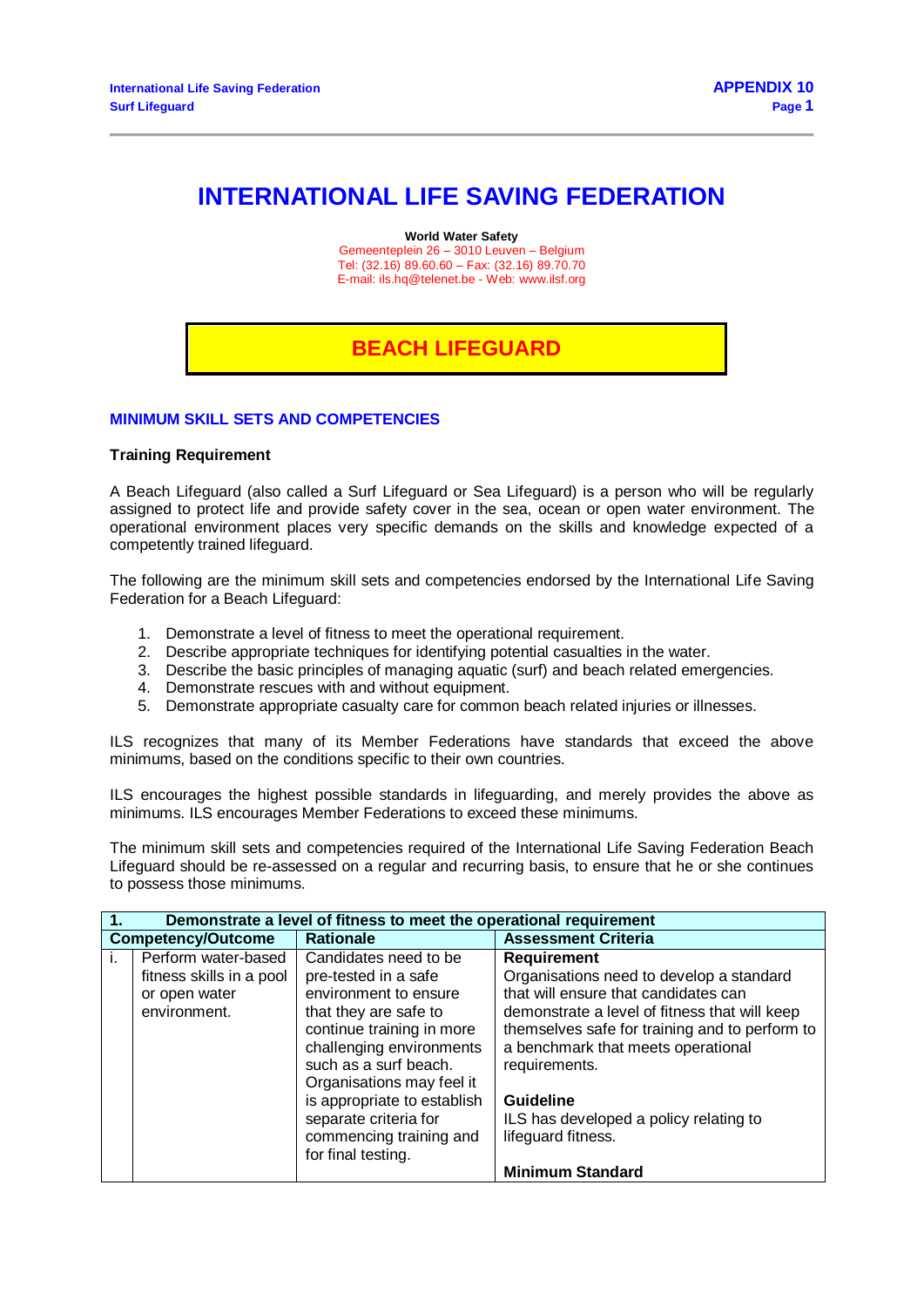|      |                                                                                                                                            |                                                                                                                                                                                                                                        | Swim 400m within 8 minutes                                                                                                                                                                                                                                                                                                                                                                                                                                                                                                                                                                                                                                              |
|------|--------------------------------------------------------------------------------------------------------------------------------------------|----------------------------------------------------------------------------------------------------------------------------------------------------------------------------------------------------------------------------------------|-------------------------------------------------------------------------------------------------------------------------------------------------------------------------------------------------------------------------------------------------------------------------------------------------------------------------------------------------------------------------------------------------------------------------------------------------------------------------------------------------------------------------------------------------------------------------------------------------------------------------------------------------------------------------|
| ii.  | Demonstrate a level<br>of fitness combined<br>with applied<br>knowledge and skills<br>in an operational<br>(surf or beach)<br>environment. | Testing of candidates for<br>beach lifeguard<br>competencies should<br>include elements of<br>testing in the operational<br>environment.<br>This element should be<br>carried out as if for a<br>rescue, showing urgency<br>and speed. | <b>Requirement</b><br>Organisations need to develop standards<br>that will ensure candidates can perform<br>required skills in the operational environment.<br><b>Guideline</b><br>Demonstrate running, wading, porpoising<br>and swimming skills in a beach/surf<br>environment.<br><b>Minimum Standard</b><br>Run-Swim-Run (Run 200 m, swim<br>200 m and run 200 m) within 8 minutes<br><b>Note:</b> The Examiner in charge will have the<br>discretion to extend the time due to varying<br>environmental conditions, at all times<br>ensuring the safety of the candidates,<br>provided all candidates are informed prior to<br>the commencement of the assessment. |
| iii. | Demonstrate lift and<br>carry of casualty                                                                                                  | Lifeguards will be required<br>to lift and carry a casualty<br>from the water to a<br>position of safety on the<br>beach                                                                                                               | <b>Requirement</b><br>Organisations need to develop standards<br>that will ensure candidates can perform<br>required skills in the operational environment.<br><b>Guideline</b><br>Demonstrate a lift and carry of casualty<br>taking due consideration of occupational<br>health and safety issues for both the casualty<br>and the rescuer.<br><b>Minimum Standard</b><br>Demonstrate a lift and carry by a lone<br>$\bullet$<br>rescuer<br>Demonstrate a lift and carry by multiple<br>$(i.e. 2)$ rescuers                                                                                                                                                           |
| iv   | Demonstrate a<br>surface dive and<br>underwater swim                                                                                       | Lifeguards need to be<br>able to submerge to look<br>for and recover an<br>unconscious casualty                                                                                                                                        | <b>Requirement</b><br>Organisations need to develop standards<br>that will ensure candidates can perform<br>required skills in the operational environment.<br><b>Guideline</b><br>Demonstrate an ability to surface dive and<br>swim underwater.<br><b>Minimum Standard</b><br>Surface dive and swim underwater a<br>distance of 10 metres.<br>Explain and demonstrate simulated<br>search patterns in pool or beach<br>setting                                                                                                                                                                                                                                        |

|                    | Describe appropriate techniques for identifying potential casualties in the water |                            |  |
|--------------------|-----------------------------------------------------------------------------------|----------------------------|--|
| Competency/Outcome | Rationale                                                                         | <b>Assessment Criteria</b> |  |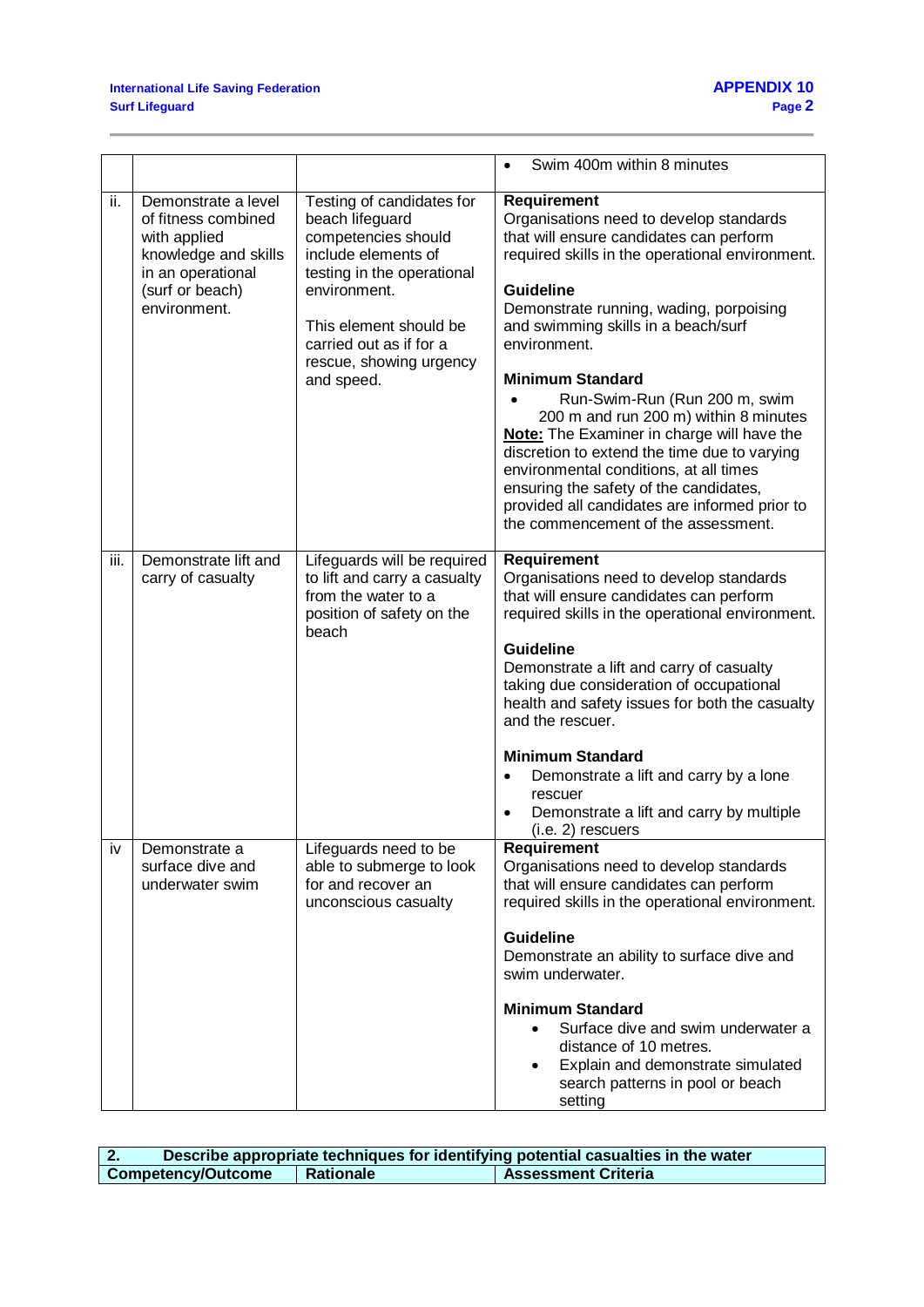|     | Describe the            |                            |                                               |
|-----|-------------------------|----------------------------|-----------------------------------------------|
| Τ.  |                         | Lifeguards need to be      | Requirement                                   |
|     | characteristics of      | able to identify at risk   | Lifeguards need to be able to identify        |
|     | casualties in distress. | individuals and describe   | casualties in order to provide an appropriate |
|     |                         | visual clues to identify a | response.                                     |
|     |                         | casualty in                |                                               |
|     |                         |                            | <b>Guideline</b>                              |
|     |                         | distress/drowning.         |                                               |
|     |                         |                            | Describe the characteristics of casualties in |
|     |                         |                            | distress.                                     |
|     |                         |                            |                                               |
|     |                         |                            | <b>Minimum Standard</b>                       |
|     |                         |                            | Achieve 75% in appropriate theory             |
|     |                         |                            | assessment                                    |
|     |                         |                            |                                               |
| ii. | Describe surveillance   | Lifeguards need to         | <b>Requirement</b>                            |
|     |                         |                            |                                               |
|     | methodology.            | demonstrate an             | Organisations need to develop standards that  |
|     |                         | understanding of issues    | will ensure candidates can perform required   |
|     |                         |                            |                                               |
|     |                         | related to maintaining     | skills in the operational environment.        |
|     |                         | effective surveillance of  |                                               |
|     |                         | assigned areas of          | <b>Guideline</b>                              |
|     |                         | responsibility             | Describe surveillance methodology.            |
|     |                         |                            |                                               |
|     |                         |                            | <b>Minimum Standard</b>                       |
|     |                         |                            |                                               |
|     |                         |                            | Achieve 75% in appropriate theory             |
|     |                         |                            | assessment                                    |

| 3.  | Describe the basic principles of managing aquatic (surf) and beach related<br>emergencies        |                                                                                                                                                                                                                                  |                                                                                                                                                                                                                                                                                                    |  |
|-----|--------------------------------------------------------------------------------------------------|----------------------------------------------------------------------------------------------------------------------------------------------------------------------------------------------------------------------------------|----------------------------------------------------------------------------------------------------------------------------------------------------------------------------------------------------------------------------------------------------------------------------------------------------|--|
|     | <b>Competency/Outcome</b>                                                                        | <b>Rationale</b>                                                                                                                                                                                                                 | <b>Assessment Criteria</b>                                                                                                                                                                                                                                                                         |  |
| i.  | Identify and describe<br>the operational<br>environment, related<br>risks and local<br>resources | Lifeguards should have a<br>preparation phase where<br>they inform themselves of<br>the potential resources<br>available in an                                                                                                   | <b>Requirement</b><br>Lifeguards should be aware of the resources<br>available to them as support and how to<br>access those resources.                                                                                                                                                            |  |
|     |                                                                                                  | emergency.                                                                                                                                                                                                                       | Guideline<br>ISO-31000 and the ILS Risk Assessment<br>Guidelines provide a methodology as to the<br>information required to inform the<br>preparedness of a lifeguard operation<br><b>Minimum Standard</b><br>Achieve 75% in appropriate theory                                                    |  |
| ii. | Operational<br>communications<br>within a lifeguard<br>team.                                     | Lifeguards should be<br>aware of the need to<br>communicate relevant<br>operational information<br>within the lifeguard team<br>to ensure a coordinated<br>response and relay<br>safety critical information<br>during a rescue. | assessment<br><b>Requirement</b><br>Lifeguards should be aware of the<br>importance of communication when<br>responding to aquatic emergencies.<br>Guideline<br>Demonstrate ILS approved hand signals<br><b>Minimum Standard</b><br>Achieve 100% in appropriate scenario or<br>theory assessments. |  |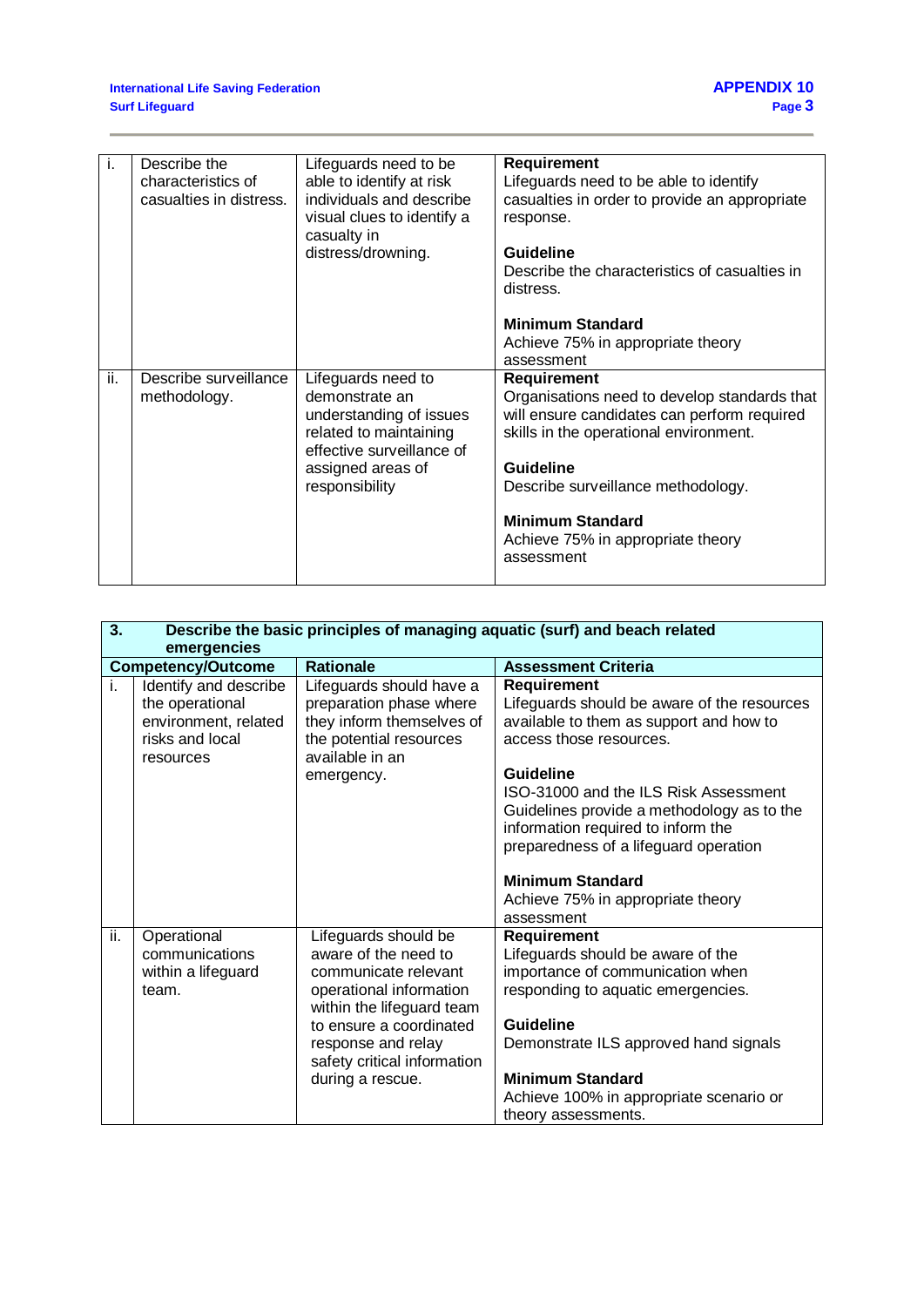| $\overline{\mathbf{3}}$ . | Describe the basic principles of managing aquatic (surf) and beach related<br>emergencies |                                                                                                                                                                                                                                                                                                        |                                                                                                                                                                                                                                                                                                                                                                                                                                                                                                                                                                                                                                                                                                                                                                                                                                                                         |  |
|---------------------------|-------------------------------------------------------------------------------------------|--------------------------------------------------------------------------------------------------------------------------------------------------------------------------------------------------------------------------------------------------------------------------------------------------------|-------------------------------------------------------------------------------------------------------------------------------------------------------------------------------------------------------------------------------------------------------------------------------------------------------------------------------------------------------------------------------------------------------------------------------------------------------------------------------------------------------------------------------------------------------------------------------------------------------------------------------------------------------------------------------------------------------------------------------------------------------------------------------------------------------------------------------------------------------------------------|--|
|                           | <b>Competency/Outcome</b>                                                                 | <b>Rationale</b>                                                                                                                                                                                                                                                                                       | <b>Assessment Criteria</b>                                                                                                                                                                                                                                                                                                                                                                                                                                                                                                                                                                                                                                                                                                                                                                                                                                              |  |
| iii.                      | Communicate safety<br>information to the<br>public.                                       | Lifeguards should be<br>aware of the need to<br>communicate relevant<br>safety information to the<br>public both pre-arrival<br>and on beach to prevent<br>emergencies.                                                                                                                                | <b>Requirement</b><br>Lifeguards should be aware of the resources<br>available to educate the public and of the<br>importance of preventative responses.<br>Guideline<br>ISO 20712 Parts 1,2 and 3 provide safety<br>messages appropriate to a range of<br>environments and activities.<br><b>Minimum Standard</b><br>Achieve 75% in appropriate scenario or<br>theory assessments.                                                                                                                                                                                                                                                                                                                                                                                                                                                                                     |  |
| iv.                       | Demonstrate<br>principles of dynamic<br>risk assessment and<br>managing<br>emergencies.   | Lifeguard will be faced<br>with a range of potential<br>hazards and<br>emergencies, not all of<br>which can be covered in<br>training. It is therefore<br>important for the<br>lifeguard to understand<br>the basic principles of<br>applying their skills and<br>knowledge to emergent<br>situations. | <b>Requirement</b><br>Lifeguards should be familiar with the<br>principles of dynamic risk assessment and<br>managing emergencies.<br><b>Guideline</b><br>ISO-31000 and the ILS Risk Assessment<br>Guidelines provide a methodology that a<br>lifeguard will be required to apply using skills<br>and knowledge to develop and implement<br>strategies to manage emergencies.<br>Identify hazards<br>Evaluate risk<br>Treat the risk<br>$\bullet$<br>1.<br>Identify and select strategies<br>for water rescues and emergencies.<br>Identify and solve potential<br>2.<br>problems for putting plans into<br>place.<br>3.<br>Design a basic emergency<br>management plan.<br>4.<br>Practice emergency action<br>plan.<br>5.<br>Review and modify<br>emergency management plan.<br><b>Minimum Standard</b><br>Achieve 75% in appropriate scenario or<br>theory assessment |  |

|                           | Demonstrate rescues with and without equipment |                                                                                                                     |                                                                                                                                                                                                                                  |  |
|---------------------------|------------------------------------------------|---------------------------------------------------------------------------------------------------------------------|----------------------------------------------------------------------------------------------------------------------------------------------------------------------------------------------------------------------------------|--|
| <b>Competency/Outcome</b> |                                                | <b>Rationale</b>                                                                                                    | <b>Assessment Criteria</b>                                                                                                                                                                                                       |  |
|                           | Demonstrate rescues<br>with equipment          | Candidates should<br>demonstrate competency<br>on equipment that they<br>would be expected to use<br>operationally. | <b>Requirement</b><br>Organisations need to develop standards<br>that will ensure candidates can perform<br>required skills in the operational environment<br>and utilise equipment relevant to the<br>organisations operations. |  |
|                           |                                                |                                                                                                                     | <b>Guideline</b>                                                                                                                                                                                                                 |  |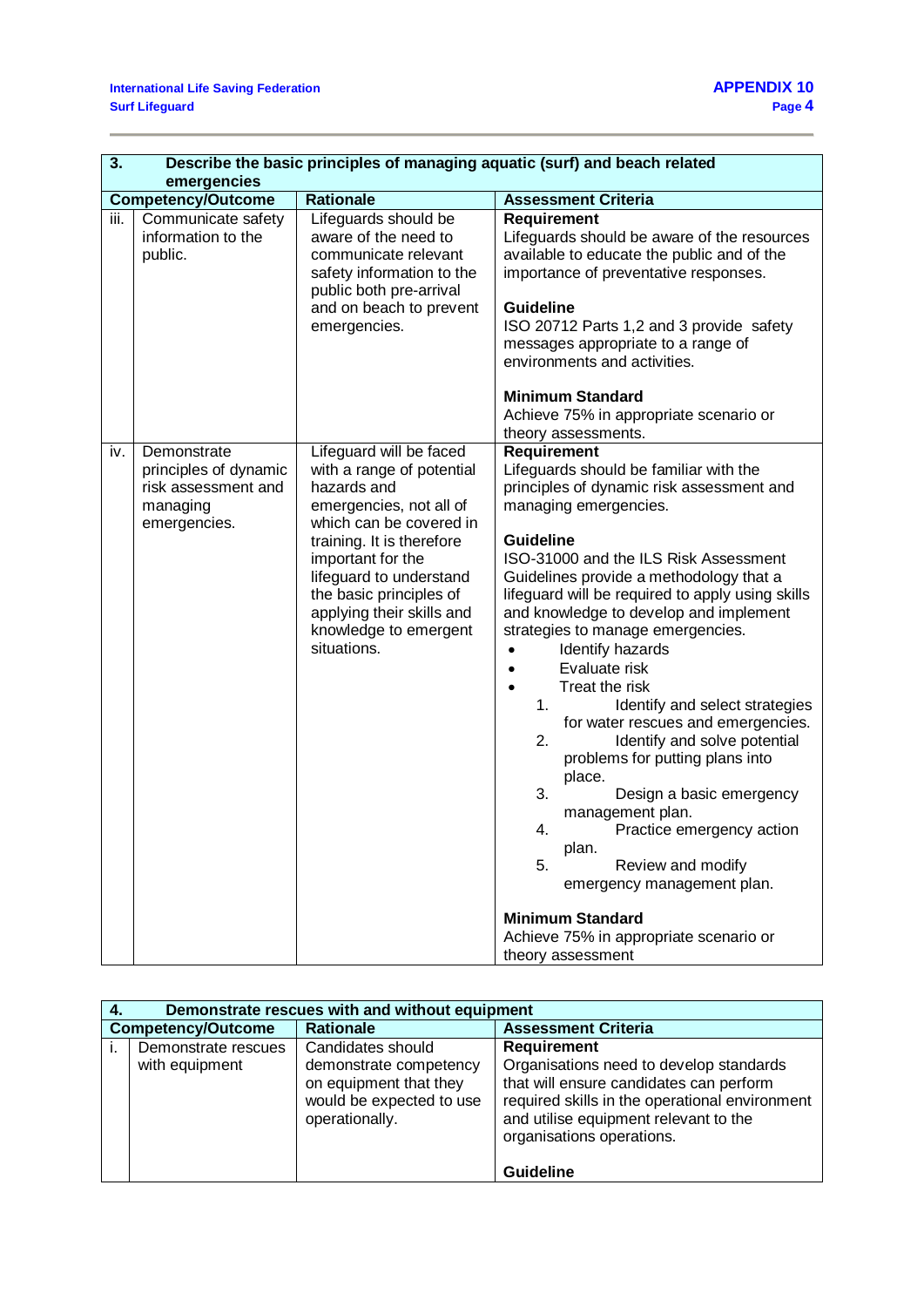|     |                     |                                             | ILS organisations utilise a range of<br>equipment types. Skills should be assessed<br>in the operational environment. |
|-----|---------------------|---------------------------------------------|-----------------------------------------------------------------------------------------------------------------------|
|     |                     |                                             | <b>Minimum Standard</b><br>Perform rescue of conscious                                                                |
|     |                     |                                             | casualty                                                                                                              |
|     |                     |                                             | Perform rescue of unconscious<br>casualty                                                                             |
|     |                     |                                             |                                                                                                                       |
| ii. | Demonstrate rescues | While it is recommended                     | <b>Requirement</b>                                                                                                    |
|     | without equipment   | that equipment should                       | Lifeguards should be familiar with casualty                                                                           |
|     |                     | always be used for                          | assessment, approaches and support/tows.                                                                              |
|     |                     | rescues it is recognised                    | Consideration should also be given to                                                                                 |
|     |                     | that lifeguards may                         | teaching escapes and releases.                                                                                        |
|     |                     | become separated from<br>their equipment or | Guideline                                                                                                             |
|     |                     | encounter rescue                            |                                                                                                                       |
|     |                     | situations when                             | Skills should be assessed in the operational<br>environment.                                                          |
|     |                     | equipment is not available                  |                                                                                                                       |
|     |                     |                                             | <b>Minimum Standard</b>                                                                                               |
|     |                     |                                             | Demonstrate a safe approach and<br>an escape or release                                                               |
|     |                     |                                             | Perform rescue of conscious                                                                                           |
|     |                     |                                             | casualty                                                                                                              |
|     |                     |                                             | Perform rescue of unconscious<br>casualty                                                                             |
|     |                     |                                             |                                                                                                                       |

| 5.  | Demonstrate appropriate casualty care for common beach related injuries or illnesses |                                                                                                                                                                       |                                                                                                                                                                                                                                                                                                                                                                                                        |  |
|-----|--------------------------------------------------------------------------------------|-----------------------------------------------------------------------------------------------------------------------------------------------------------------------|--------------------------------------------------------------------------------------------------------------------------------------------------------------------------------------------------------------------------------------------------------------------------------------------------------------------------------------------------------------------------------------------------------|--|
|     | <b>Competency/Outcome</b>                                                            | <b>Rationale</b>                                                                                                                                                      | <b>Assessment Criteria</b>                                                                                                                                                                                                                                                                                                                                                                             |  |
| i.  | <b>Demonstrate Basic</b><br>Life Support (BLS)                                       | Lifeguards must have the<br>skills necessary to provide<br>casualty care to a<br>drowning victim.                                                                     | <b>Requirement</b><br>Lifeguards should be able to provide BLS to<br>the drowning victim, including recognition of<br>an emergency, ability to call for help,<br>competence in chest compressions and in<br>rescue breathing.<br>Guideline<br>ILCOR or equivalent.<br><b>Minimum Standard</b><br>Demonstrate BLS                                                                                       |  |
| ii. | Demonstrate<br>casualty care (first<br>aid)                                          | Lifeguards should<br>demonstrate competency<br>to manage casualties with<br>a range of illnesses and<br>injuries common in an<br>aquatic (beach/surf)<br>environment. | <b>Requirement</b><br>Lifeguards need to be able to identify and<br>perform first aid techniques for managing<br>injury and emergency including:<br>Casualty management<br>Identify and managing injuries (i.e.<br>shock, fractures, arterial and venal<br>bleeding, spinal injury etc.)<br>Use of appropriate rescue and first<br>aid equipment.<br>Documenting as per organisational<br>requirements |  |